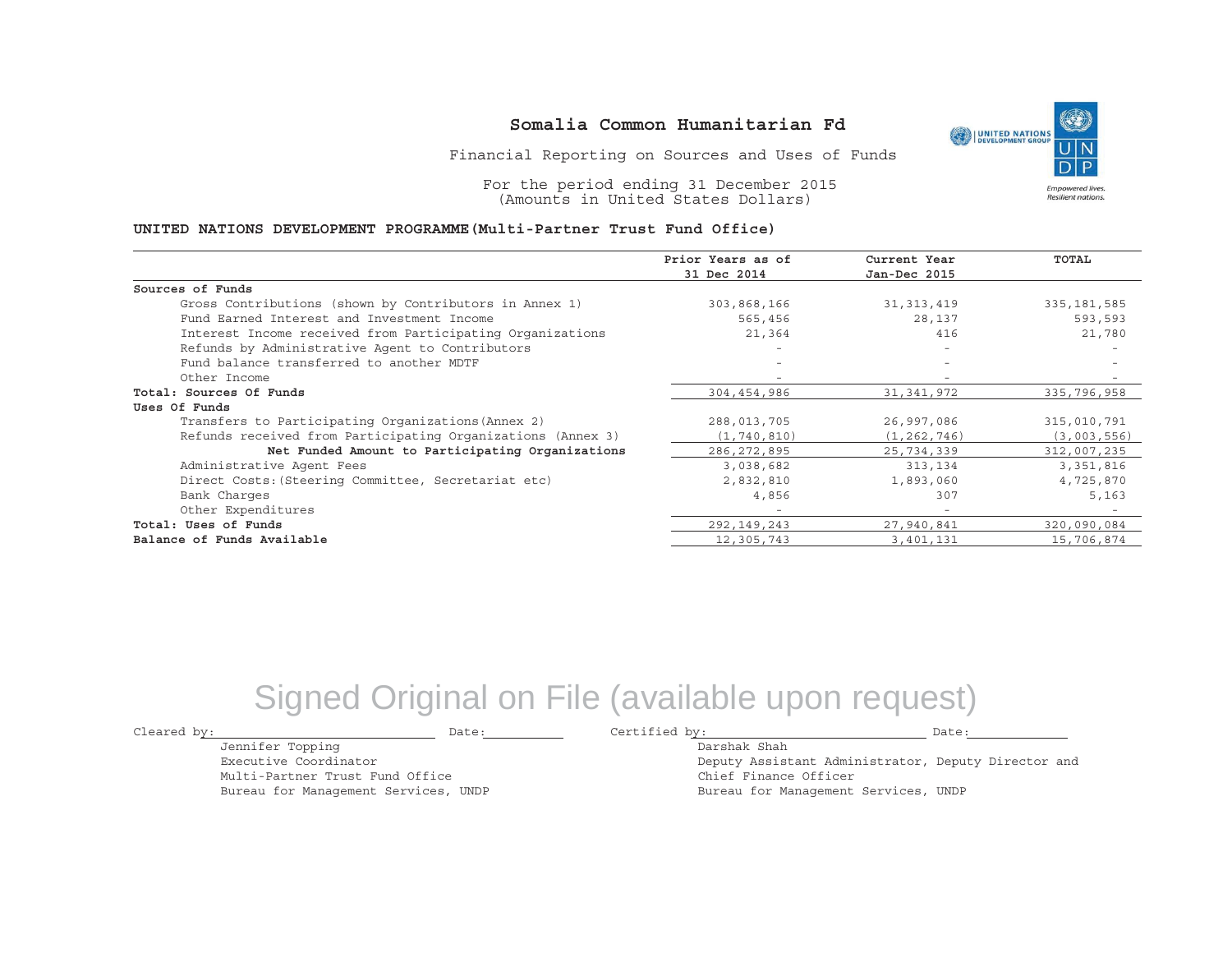

For the period ending 31 December 2015 (Amounts in United States Dollars)

### **UNITED NATIONS DEVELOPMENT PROGRAMME(Multi-Partner Trust Fund Office)**

#### **Annex - 1: Gross Contributions**

|                                | Prior Years as of | Current Year<br>Jan-Dec 2015 | TOTAL         |
|--------------------------------|-------------------|------------------------------|---------------|
|                                | 31 Dec 2014       |                              |               |
| Contributors                   |                   |                              |               |
| African Union                  | 2,000,000         |                              | 2,000,000     |
| Australian Agency for Int'l De | 15,942,500        |                              | 15,942,500    |
| DEPARTMENT FOR INT'L DEVELOPME | 103,787,523       | 7,460,500                    | 111,248,023   |
| GOVERNMENT OF AUSTRALIA        | 4,384,000         | 3,594,500                    | 7,978,500     |
| GOVERNMENT OF AZERBAIJAN       | 100,000           |                              | 100,000       |
| GOVERNMENT OF DENMARK          | 30,007,110        | 6,948,398                    | 36,955,508    |
| GOVERNMENT OF FINLAND          | 15, 174, 600      | $\overline{\phantom{a}}$     | 15,174,600    |
| GOVERNMENT OF GERMANY          | 5,105,850         | 1,637,350                    | 6,743,200     |
| GOVERNMENT OF GUYANA           | 75,000            |                              | 75,000        |
| GOVERNMENT OF ITALY            | 2,618,000         |                              | 2,618,000     |
| GOVERNMENT OF NETHERLANDS      | 39,073,557        |                              | 39,073,557    |
| GOVERNMENT OF NORWAY           | 20,833,835        |                              | 20,833,835    |
| GOVERNMENT OF POLAND           | 297,921           |                              | 297,921       |
| IRISH AID                      | 17,609,980        | 3, 274, 170                  | 20,884,150    |
| PRIVATE SECTOR                 | 10,000            |                              | 10,000        |
| SWEDISH INT'L DEVELOPMENT COOP | 38, 163, 616      | 7,055,473                    | 45,219,089    |
| SWISS AGY FOR DEVELOPMENT & CO | 8,684,675         | 1,343,028                    | 10,027,703    |
| Total: Contributions           | 303,868,166       | 31, 313, 419                 | 335, 181, 585 |

Signed Original on File (available upon request)

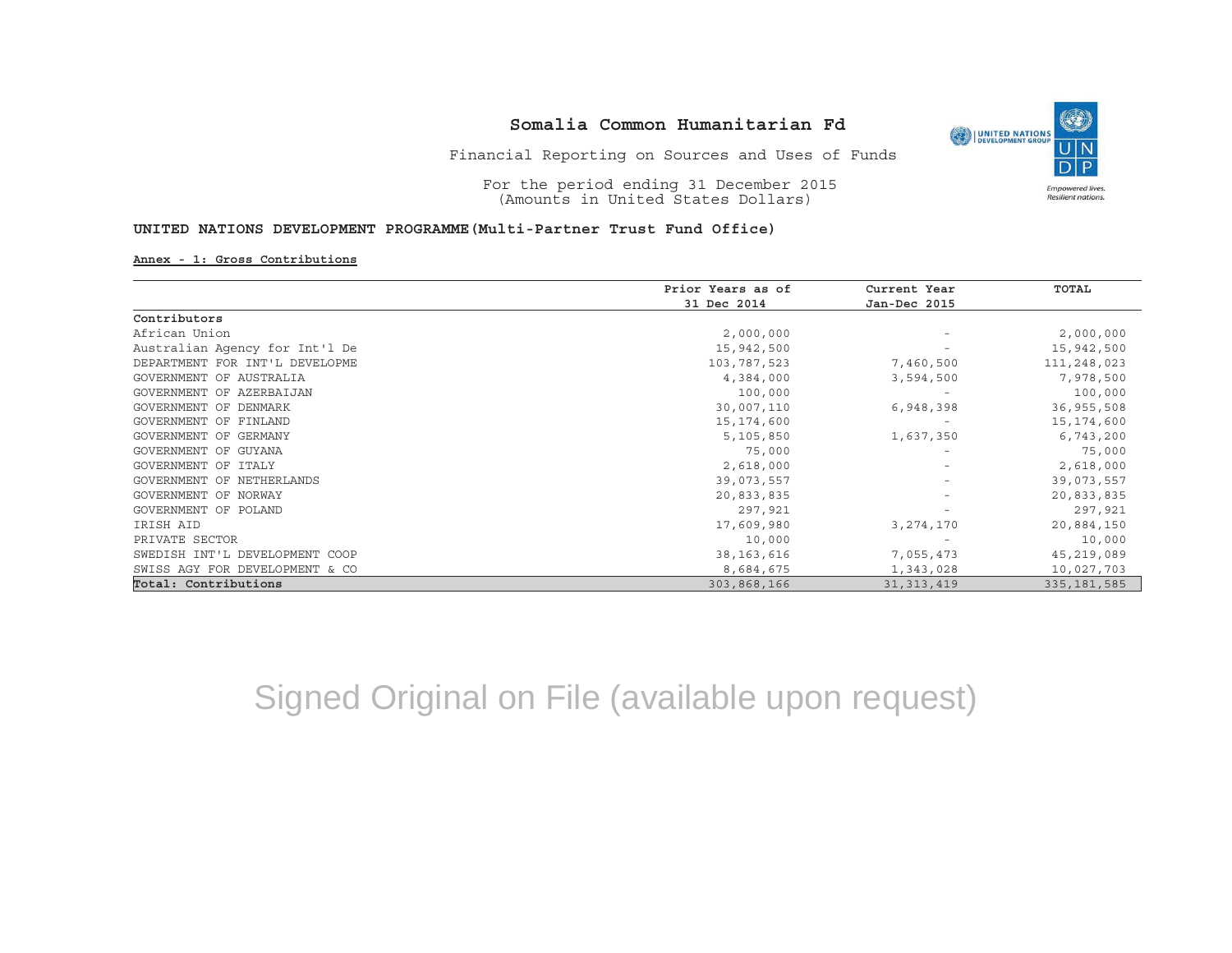

Financial Reporting on Sources and Uses of Funds

For the period ending 31 December 2015 (Amounts in United States Dollars)

#### **UNITED NATIONS DEVELOPMENT PROGRAMME(Multi-Partner Trust Fund Office)**

#### **Annex - 2: Transfers to Participating Organizations**

|                                                | Prior Years as of | Current Year             | TOTAL         |
|------------------------------------------------|-------------------|--------------------------|---------------|
|                                                | 31 Dec 2014       | Jan-Dec 2015             |               |
| <b>FAO</b>                                     | 13,690,902        | 3,400,000                | 17,090,902    |
| IOM                                            | 3,023,339         | 1,599,778                | 4,623,117     |
| NGO/OCHA                                       | 191,668,084       | 12,634,259               | 204, 302, 343 |
| OCHA                                           | 769,014           | $\overline{\phantom{m}}$ | 769,014       |
| <b>UNDP</b>                                    | 4,507,463         | $\overline{\phantom{a}}$ | 4,507,463     |
| UNFPA                                          | 3,586,367         | 1,149,820                | 4,736,187     |
| UNHABITAT                                      | 854,224           | $\overline{\phantom{a}}$ | 854,224       |
| UNHCR                                          | 6,727,104         | 591,316                  | 7,318,420     |
| UNICEF                                         | 26,404,353        | 3,774,928                | 30,179,281    |
| UNOPS                                          | 2,618,948         | $\overline{\phantom{a}}$ | 2,618,948     |
| WFP                                            | 24,276,571        | 2,947,066                | 27, 223, 637  |
| WHO                                            | 9,887,335         | 899,918                  | 10,787,253    |
| Total Transfers to Participating Organizations | 288,013,705       | 26,997,086               | 315,010,791   |

# Signed Original on File (available upon request)